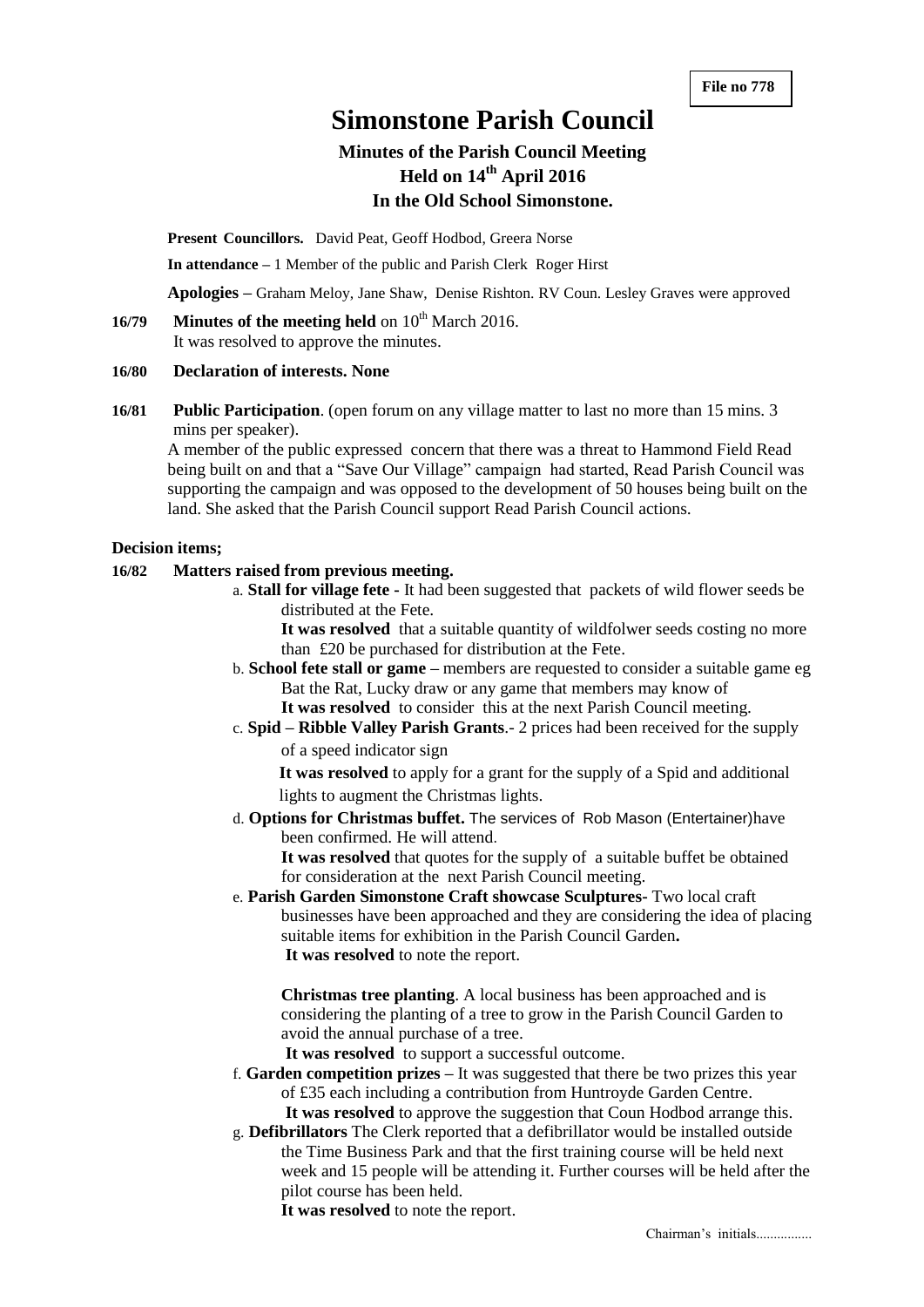### **16/85. Community activities** - **Working party**

- a. Coun Bridge had reported that there has been little support for a trip to a place of interest after she contacted local organisations**. It was resolved** to note the report.
- **16/86. Housing** for the Elderly, Following the possibility of developing suitable housing, an appraisal as been received for the building of 8, 2 bedroom bungalows on a shared ownership of a development. The Proposer has asked if the Parish Council would like to take matters forward.

**It was resolved** that the matter be discussed at the next meeting when more members are attending .

#### **16/87. Correspondence items**

a. **An email** was received expressing concerns about the manhole on A671 at the bottom on Beauley Avenue; The matter was reported to the LCC highways and the informant notified.

**It was resolved** to note the action.

b. **Spot On Autumn Schedule of Plays** – Council to consider the menu of events available for the Autumn and to decide on a Show. Menus have been distributed to members by email.

**It was resolved** that the menu be re-circulated so that members can select three performances listed in priority order so that a booking can be made by the  $25^{\text{th}}$  April.

c. **An email** had been received questioning the presence of an advertisement on the Parish website. The item was removed. **It was resolved** to note the action.

#### **16/88. Reports**

- a. **Planning Training Event** –Couns. Jayne Shaw and Sue Bridge to report. No report had been received.
- b. **Ribble Valley Parish Liaison Meeting 7th April** 
	- i Japanaese Knot Weed –control methods were discussed and the need to seek advice to report its presence to RVBC.
	- ii Local Plan update-Development of the second stage was outlined which included future consultation processes .
- c. Recycling of green waste alternative solutions to the disposal by the local authority were being considered after the closure of Farrington reprocessing plant.

**It was resolved** to note the reports.

| Application<br>2016/0067 | Officer Rebecca Hailiwell<br>01200424518                                   | Grid ref376955 434348 |  |
|--------------------------|----------------------------------------------------------------------------|-----------------------|--|
| Address                  | 10 Westminster Close Simonstone BB12 7ST                                   |                       |  |
| Proposal                 | New pitched roof to replace flat roof over existing first floor extension. |                       |  |
| Parish Council           | No objections received                                                     |                       |  |

#### **16/89. Planning applications**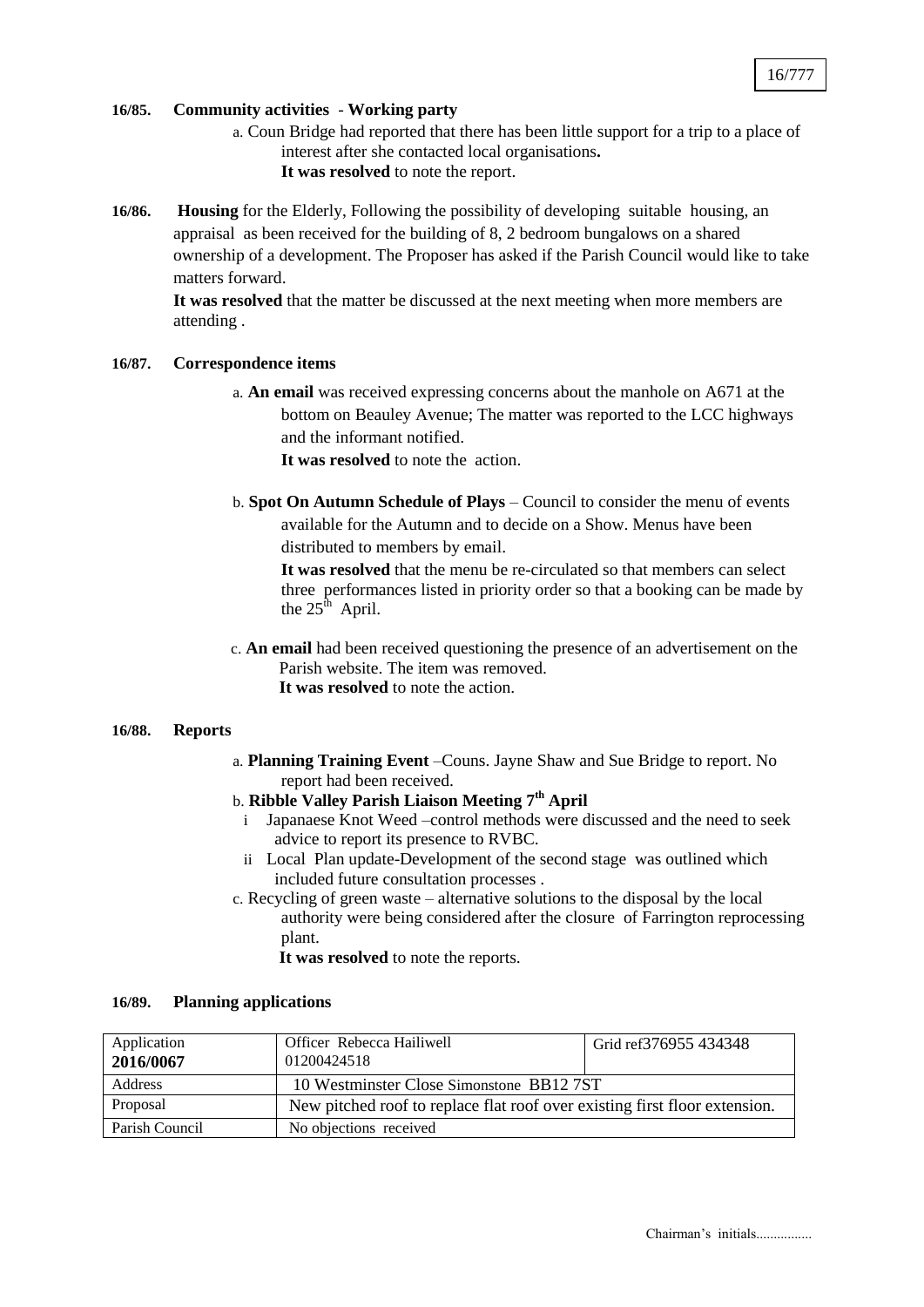**16/776**

| Application<br>3/2016/0309 | Officer Robert Major 01200 414516                               | Grid ref377106 434576 |  |
|----------------------------|-----------------------------------------------------------------|-----------------------|--|
| Address                    | Land adjacent to 2 Harewood Avenue Simonstone BB12 7JB          |                       |  |
| Proposal                   | Erection of one new dwelling house (resubmission of application |                       |  |
|                            | $3/2016/0034$ )                                                 |                       |  |
| Parish Council             | No objection                                                    |                       |  |

### **16/90. Martholme Greenway** –

a. An offer had been received from the Martholme Group to assist the Parish Council in meeting the objectives contained in the Simonstone Parish Plan, by applying for the path along the track bed of the former railway, extending from the western end of the Padiham Greenway to Simonstone Lane, to become a Public Right of Way. The details have been distributed to members.

**It was resolved** to accept the offer of assistance.

**16/91. LCC – Public Rights of Way** (Lengthsman) Maintenance Scheme Membership a request has been received for the Parish Council to renew its membership of the scheme. A copy of the 2015- 2016 Accounts were discussed

> **It was resolved** to renew the membership of the scheme and a contribution of £700 be forwarded.

#### **16/92. LALC- see attached minutes**

#### a. **Training**

<sup>i</sup> **Effective Meetings Workshop 14th June**

# ii **Clerk Training Programme**

. **Annual Conference** – see attached programme

**It was resolved** that the Clerk should attend the conference

b. **Ribble Valley Branch meeting**  $25<sup>th</sup>$  May 7.00pm West Bradford Village

### Hall.

**It was resolved** to note the meeting.

#### **16/93. Best Kept Village competition 2016**

**It was resolved** not to enter the competition.

# **16/94. Local Government Boundary Commission-** Electoral review –Final

recommendations see the full report on [www.counsultations.lgbce.org.uk](http://www.counsultations.lgbce.org.uk/)

**It was resolved** to note the report.

#### **16/95. Finance**

- a. **Unaudited accounts for the year 2015-16** had been distributed for consideration and approval.
	- It was resolved to approve the accounts.
- b. **Annual Governance Statement 2015/16-** the Chairman read out and completed the Statement

**It was resolved** to approve the completed statement.

# c. **Accounts to be paid.**

| i ICO           | Annual fee   | £35.00  |
|-----------------|--------------|---------|
| ii LALC         | Subscription | £212.37 |
| iii Mrs Starkie | Rent         | £50.00  |